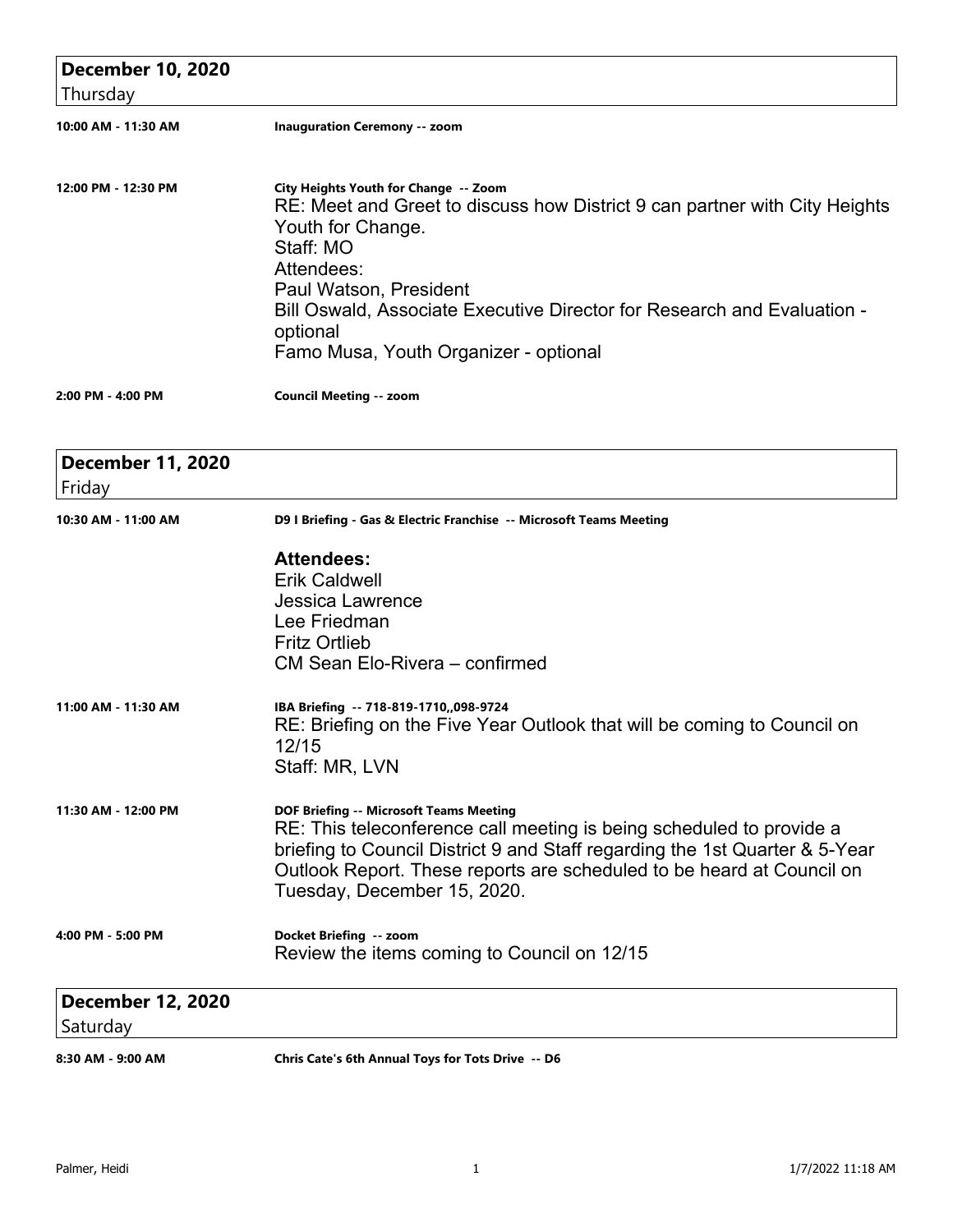| <b>December 14, 2020</b><br>Monday |                                                                                                                                                          |
|------------------------------------|----------------------------------------------------------------------------------------------------------------------------------------------------------|
| 10:30 AM - 11:30 AM                | <b>CRB Leadership -- zoom</b>                                                                                                                            |
|                                    | Re: CRB Transition to the Commission on Police Practices<br>Staff: LVN, MR                                                                               |
| 1:30 PM - 2:00 PM                  | The Coalition for Police Accountability and Transparency -- zoom<br>RE: Meet and Greet and discuss Commission on Police Accountability<br>Staff: LVN, MR |
| 4:30 PM - 5:30 PM                  | <b>Docket Briefing -- Microsoft Teams Meeting</b>                                                                                                        |

| <b>December 15, 2020</b> |                                                                                                                                                                                                                                                                                                                                          |
|--------------------------|------------------------------------------------------------------------------------------------------------------------------------------------------------------------------------------------------------------------------------------------------------------------------------------------------------------------------------------|
| Tuesday                  |                                                                                                                                                                                                                                                                                                                                          |
| 9:00 AM - 10:00 AM       | <b>CLOSED SESSION -- Microsoft Teams Meeting</b><br>This is your Teams Meeting appointment for the 9:00 a.m. Closed<br>Session meeting of December 15, 2020. The Council will convene in Open<br>Session at 9:00 a.m. (through Zoom) to receive public comment on the<br>Closed Session Agenda and will then recess into Closed Session. |
| 11:00 AM - 2:00 PM       | Council Meeting -- Zoom for CMs/Channel 24/99 on TV for staff                                                                                                                                                                                                                                                                            |

| <b>December 16, 2020</b> |                                                                                                                                                                                                                                                                                                 |
|--------------------------|-------------------------------------------------------------------------------------------------------------------------------------------------------------------------------------------------------------------------------------------------------------------------------------------------|
| Wednesday                |                                                                                                                                                                                                                                                                                                 |
| 8:30 AM - 9:00 AM        | <b>SDCCD Meet Up</b>                                                                                                                                                                                                                                                                            |
| 9:00 AM - 9:30 AM        | D9/Paola Avila -- Microsoft Teams Meeting<br>RE: Follow up conversation with Councilmember Elo-Rivera, COS, Lydia<br>Van Note, and MCOS, Paola Avila.                                                                                                                                           |
| 9:30 AM - 10:00 AM       | Carpenters 619 -- zoom<br>RE: A housing proposal<br>Staff: MR<br>Doug Hicks<br><b>Humberto Peraza</b>                                                                                                                                                                                           |
| 10:00 AM - 10:30 AM      | Public Power San Diego -- Microsoft Teams Meeting<br><b>Discuss Franchise Agreement</b><br>Staff: MR, BW<br>Attendees:<br>Sonja Robinson and team<br>Point of Contact:<br>Sonja Robinson<br><b>Chair, Steering Committee</b><br><b>Public Power San Diego</b><br><b>Executive Producer/Host</b> |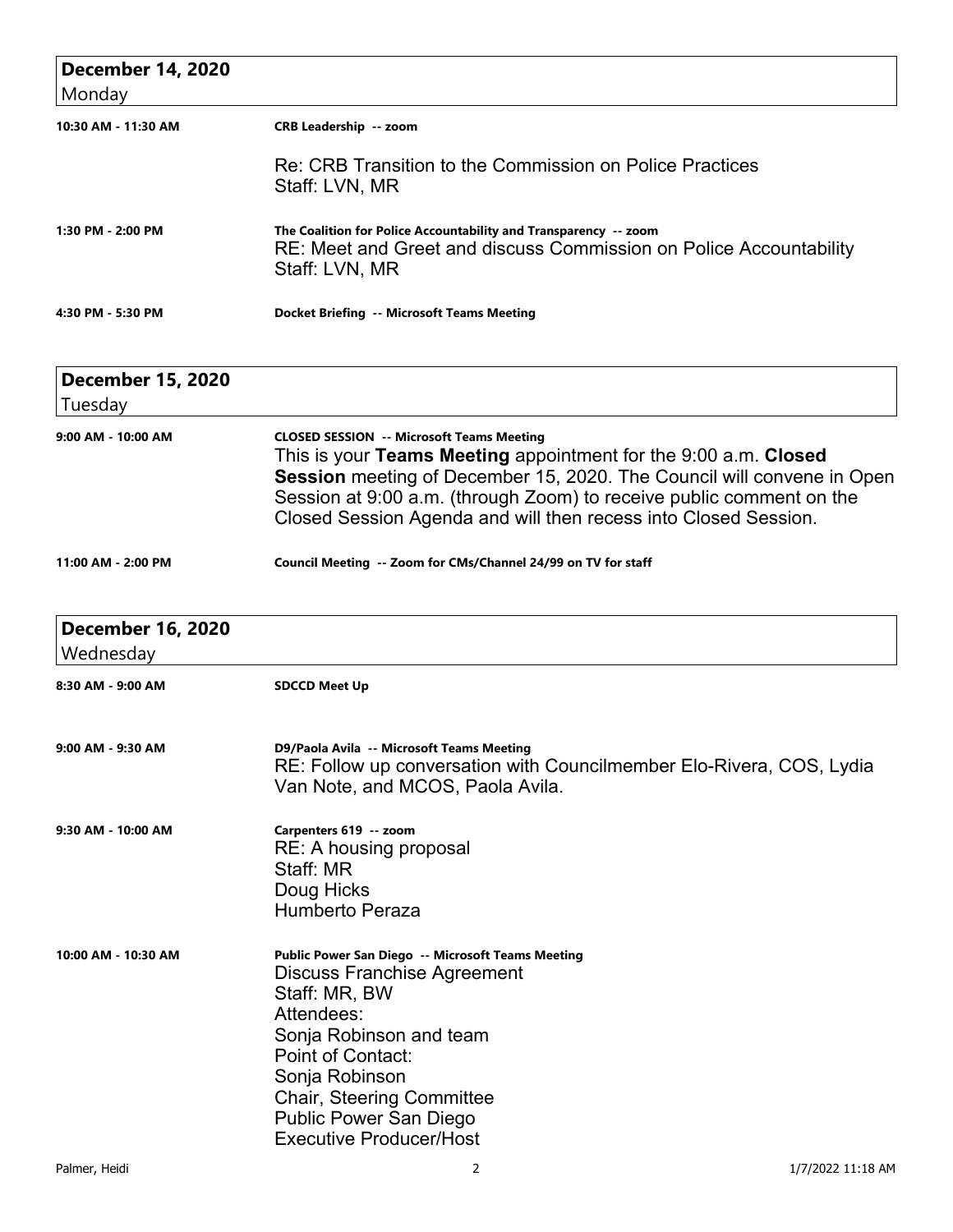| December 16, 2020 Continued |                                                                                                                                                                                             |
|-----------------------------|---------------------------------------------------------------------------------------------------------------------------------------------------------------------------------------------|
| Wednesday                   |                                                                                                                                                                                             |
|                             | Sustainable Urban Network                                                                                                                                                                   |
| 11:00 AM - 11:30 AM         | D9/Bob Ottilie -- Microsoft Teams Meeting<br>RE: Discuss appointment for Port Commission<br>Staff: LVN                                                                                      |
|                             | Attendee: Robert "Bob" Ottilie                                                                                                                                                              |
| 12:00 PM - 1:30 PM          | <b>SD Promise Development Committee</b>                                                                                                                                                     |
| 2:00 PM - 2:30 PM           | <b>CONFIDENTIAL: Elo-Rivera Briefing -- Microsoft Teams Meeting</b>                                                                                                                         |
| 3:00 PM - 3:30 PM           | SD LGBT Community Center -- zoom                                                                                                                                                            |
|                             | <b>RE: Meet and Greet</b>                                                                                                                                                                   |
|                             | Staff: BM                                                                                                                                                                                   |
|                             | Attendees:                                                                                                                                                                                  |
|                             | <b>Rebekah Hook</b>                                                                                                                                                                         |
|                             | Jacqueline Palmer                                                                                                                                                                           |
| 4:00 PM - 5:00 PM           | Docket Briefing - Special Council Meeting -- Microsoft Teams Meeting                                                                                                                        |
| 5:00 PM - 5:30 PM           | <b>Community Law Project Volunteer Appreciation Event -- zoom</b>                                                                                                                           |
|                             | RE: Informal celebration of volunteers with an award given to one, and with<br>student speakers. You would be welcome to share / speak at the end<br>when we open up to all.<br>Staff: none |
| <b>December 17, 2020</b>    |                                                                                                                                                                                             |
| Thursday                    |                                                                                                                                                                                             |
| 10:00 AM - 12:00 PM         | Special Council Meeting -- zoom<br><b>Discussion Item:</b><br>Item 600 – Opening and Review of Sealed Bids Received for<br>Franchise of Gas and Electric Services for the City of San Diego |
| 3:00 PM - 3:30 PM           | CoC Board of Directors Meeting -- Zoom<br>RE: Regional Task Force on the Homeless BOD Meeting<br>Staff: None                                                                                |
|                             |                                                                                                                                                                                             |

**4:00 PM - 4:30 PM SDCCD Board Meeting -- Zoom** RE: Farewell from the board Staff: None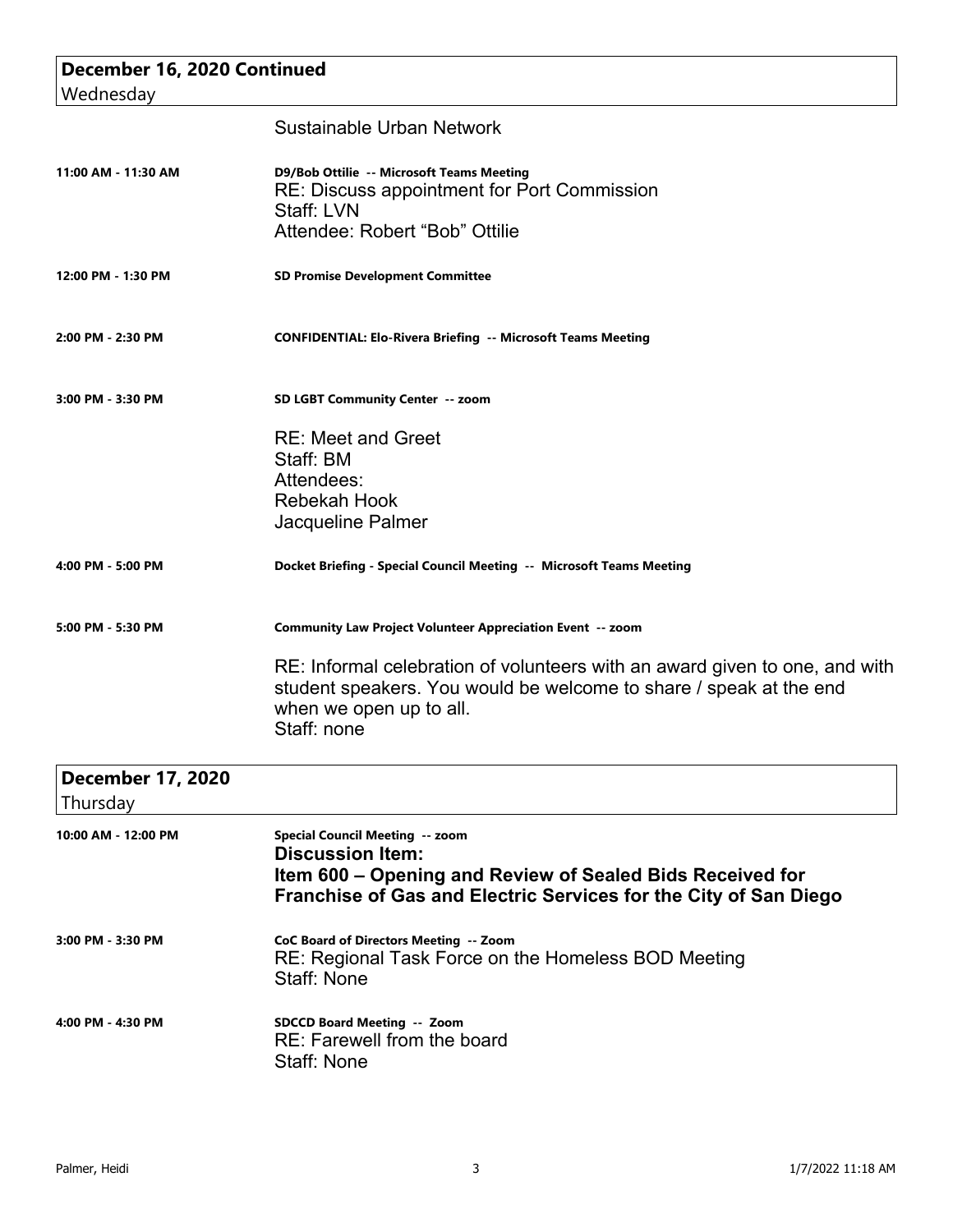| December 17, 2020 Continued         |                                                                                                                            |
|-------------------------------------|----------------------------------------------------------------------------------------------------------------------------|
| Thursday                            |                                                                                                                            |
| 7:00 PM - 8:30 PM                   | El Cerrito Community Meeting -- zoom                                                                                       |
| <b>December 18, 2020</b><br>Friday  |                                                                                                                            |
| 11:00 AM - 12:00 PM                 | <b>Briefing of Council District 9 -- Microsoft Teams Meeting</b>                                                           |
| <b>December 21, 2020</b><br>Monday  |                                                                                                                            |
| 9:00 AM - 9:30 AM                   | Sean and Lydia Check in -- Microsoft Teams Meeting                                                                         |
| 9:30 AM - 9:45 AM                   | Meet & Greet chat with CM Sean Elo-Rivera and Hasan Ikhrata SANDAG Executive Director -- Microsoft<br><b>Teams Meeting</b> |
| 10:00 AM - 11:00 AM                 | Weekly Staff Meeting/Docket Briefing -- zoom                                                                               |
| 1:00 PM - 1:45 PM                   | D9/Georgette Gomez -- zoom                                                                                                 |
|                                     | <b>RE: Discuss Port Commission Appointment</b><br>Staff: LVN                                                               |
| 2:00 PM - 2:45 PM                   | D9/Rafael Castellanos -- -- zoom<br><b>RE: Discuss Port Commission Appointment</b><br>Staff: LVN                           |
| 3:00 PM - 3:30 PM                   | Port Commissioner discussion -- Microsoft Teams Meeting                                                                    |
| <b>December 22, 2020</b><br>Tuesday |                                                                                                                            |
| 9:00 AM - 11:00 AM                  | State Ethics Training -- http://localethics.fppc.ca.gov/                                                                   |

The State ethics training (AB 1234) is separate from the City's and will be repeated every two years.

| <b>December 23, 2020</b> |                                                                    |
|--------------------------|--------------------------------------------------------------------|
| Wednesday                |                                                                    |
| 8:30 AM - 9:00 AM        | Committee Consultant Interviews Debrief -- Microsoft Teams Meeting |
|                          |                                                                    |
| 9:00 AM - 10:00 AM       | <b>Staff Meeting -- Microsoft Teams Meeting</b>                    |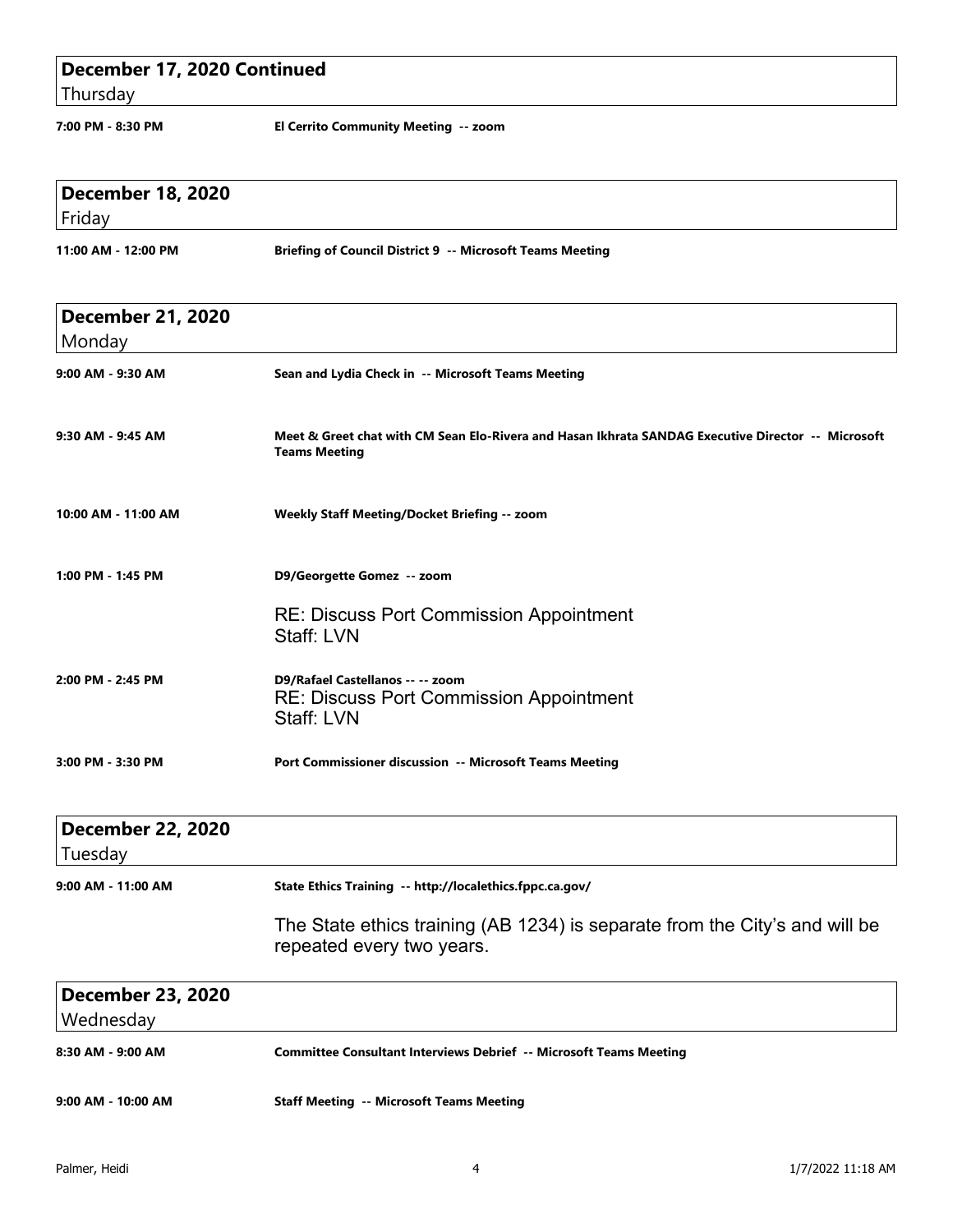| December 23, 2020 Continued<br>Wednesday |                                                                                                                                                                                                                                                                                                                                                                                                                                                                                                                                                                                                                                                                                                                                                                                                                                                 |
|------------------------------------------|-------------------------------------------------------------------------------------------------------------------------------------------------------------------------------------------------------------------------------------------------------------------------------------------------------------------------------------------------------------------------------------------------------------------------------------------------------------------------------------------------------------------------------------------------------------------------------------------------------------------------------------------------------------------------------------------------------------------------------------------------------------------------------------------------------------------------------------------------|
| 10:00 AM - 10:30 AM                      | <b>Behested Payments Briefing -- zoom</b><br>RE: Discuss behested payment reporting<br>Staff: SER, LVN, HP<br>Attendees:<br><b>Sharon Spivak</b><br><b>Steve Ross</b>                                                                                                                                                                                                                                                                                                                                                                                                                                                                                                                                                                                                                                                                           |
| 10:45 AM - 11:15 AM                      | Discuss D9 Office Budget -- Microsoft Teams Meeting                                                                                                                                                                                                                                                                                                                                                                                                                                                                                                                                                                                                                                                                                                                                                                                             |
| 11:00 AM - 11:30 AM                      | <b>SER/JN 1:1 -- Microsoft Teams Meeting</b>                                                                                                                                                                                                                                                                                                                                                                                                                                                                                                                                                                                                                                                                                                                                                                                                    |
|                                          | 1:1 Catch up meeting                                                                                                                                                                                                                                                                                                                                                                                                                                                                                                                                                                                                                                                                                                                                                                                                                            |
| 12:00 PM - 1:00 PM                       | Committee Consultant debrief Continued -- Microsoft Teams Meeting                                                                                                                                                                                                                                                                                                                                                                                                                                                                                                                                                                                                                                                                                                                                                                               |
| 1:00 PM - 1:30 PM                        | SER/MZ 1:1 -- Microsoft Teams Meeting                                                                                                                                                                                                                                                                                                                                                                                                                                                                                                                                                                                                                                                                                                                                                                                                           |
|                                          | 1:1 Catch-up meeting                                                                                                                                                                                                                                                                                                                                                                                                                                                                                                                                                                                                                                                                                                                                                                                                                            |
| 1:30 PM - 2:00 PM                        | SER/BM 1:1 -- -- Microsoft Teams Meeting<br>1:1 Catch-up meeting                                                                                                                                                                                                                                                                                                                                                                                                                                                                                                                                                                                                                                                                                                                                                                                |
| 2:00 PM - 2:30 PM                        | <b>MTS</b> -- Teams<br>RE: 15 minute Meet and Greet with Sharon Cooney, CEO of MTS<br>Staff: JG, LVN                                                                                                                                                                                                                                                                                                                                                                                                                                                                                                                                                                                                                                                                                                                                            |
| 2:30 PM - 3:00 PM                        | <b>Govt. Affairs Briefing -- Teams</b>                                                                                                                                                                                                                                                                                                                                                                                                                                                                                                                                                                                                                                                                                                                                                                                                          |
|                                          | RE: We report to the Economic Development and Intergovernmental<br>Relations committee as a department and have two items that I was hoping<br>to take to the January 13 EDIR meeting, the 2021 Legislative Platform and<br>a minor amendment to the City of San Diego's lobbying contracts. We will<br>provide an overview of both items and wish to use this opportunity as a<br>chance to learn more about Councilmember Elo-Rivera' legislative<br>priorities for the state and federal sessions so we can be sure to<br>incorporate them in the legislative platform.<br>I'd include Walt Bishop, Strategic Advisor for Federal Affairs, and Juan<br>Reyes, State and Local Affairs Manager in the meeting, as well as the<br>City's legislative consultants in Sacramento and Washington DC, Moira<br>Topp and Pamela Welsh.<br>Staff: MR |

## **December 24, 2020**

Thursday

**12:00 AM - 12:00 AM Office Closed**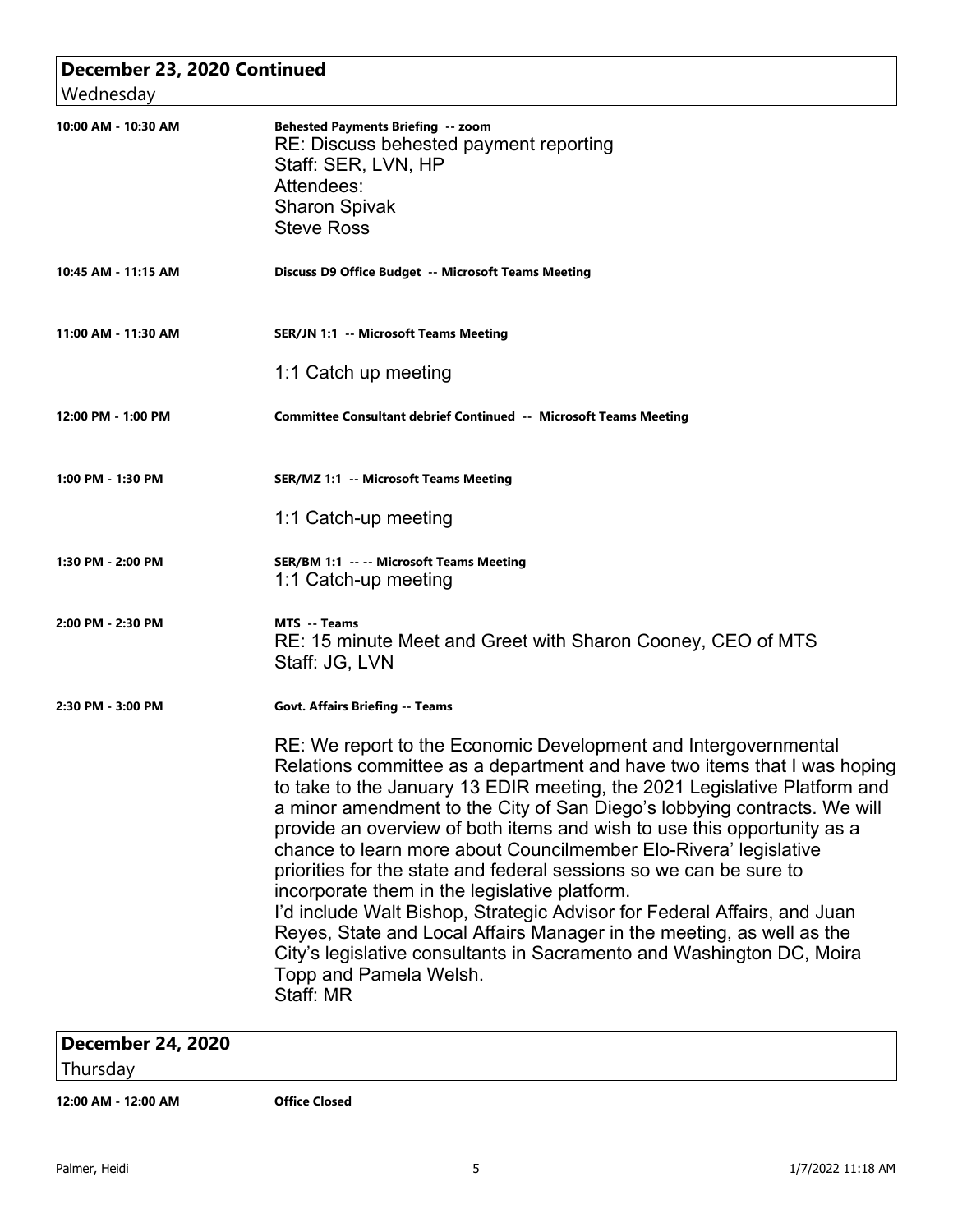## **December 25, 2020** Friday **12:00 AM - 12:00 AM Office Closed Please See Above December 28, 2020** Monday **9:00 AM - 10:00 AM Weekly Staff Meeting/Docket Briefing -- zoom** RE: Review briefings for Council meeting and discuss pressing items for the week. Staff: All **10:15 AM - 11:30 AM Budget Memo Planning Session -- zoom 1:00 PM - 2:30 PM CM Sean Elo-Rivera 1:1 w/ CM Raul Campillo -- teams 3:00 PM - 3:30 PM Briefing - Sean Elo-Rivera -- zoom 3:30 PM - 4:00 PM Councilmember Elo-Rivera- Council Briefing on FY22 Contract Negotiations -- Teams Meeting** This briefing is to provide an overview of the FY22 Contract Negotiations process related to the successor Memoranda of Understanding for the six recognized employee organizations (AFSMCE Local 127, DCAA, Local 145, MEA, POA, and Teamsters Local 911).  **December 29, 2020** Tuesday **9:30 AM - 10:00 AM (optional for Sean) Briefing w/CD 9 Re: Request to Reconsider Removal of Pepper Trees -- teams 10:00 AM - 11:00 AM SDPD Southeastern Division -- Microsoft Teams Meeting** RE: Meet and Greet with Captain Manny Del Toro, Lt. Al Ambito, and the Community Relations Officers Staff: MO, all other D9 team members are welcome to attend if interested/available. **11:00 AM - 11:30 AM SDPTA Meeting with Councilmember Sean Elo-Rivera to discuss Port Commissioner Appointment -- zoom 11:30 AM - 12:00 PM Sean and Martha -- Microsoft Teams Meeting** RE: Follow up to South eastern PD Conversation

**2:00 PM - 4:00 PM Budget Memo Check-in -- Microsoft Teams Meeting**